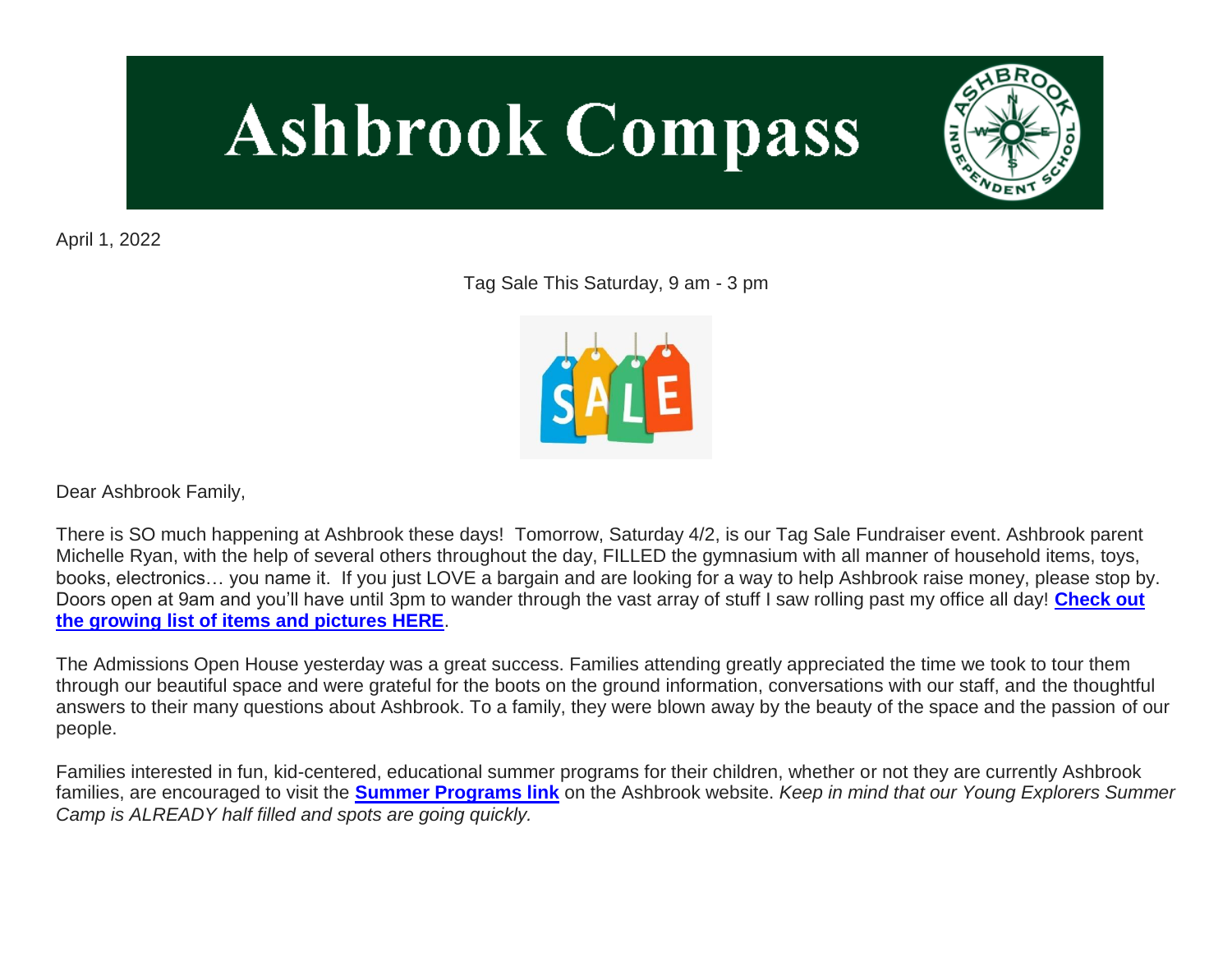Warm Regards, Doc

Dr. Christopher A. Schoberl Head of School

**Next Week: April 2** -- Tag Sale fundraiser, 9 am - 3 pm **April 6** -- PTO Meeting via Zoom, 9 am (link **[HERE](http://link.mystudentsprogress.com/ls/click?upn=t3AI3kjK1Pyk9qPfHnOahdUXsXwKktIG8PjKMmDa563TLyGmQbyIazENxFVEkz4dwmYp5Z9USNXC1aCCDVQgl9BWDUwGriNPQNLlF9Zx7xKHvLX2AmhkD7P2CF4Gm-2BPTD7QV_1PndbFfBoQGSZbxwXHHEexw3B2F0fG-2BUmuXm6a-2BX-2BzspVuiq-2BemV-2Fzy6QV6RfOWdw99-2B7a9JAOhO3H-2B6u5JigKi4ROcYKXK7gk6DN6PULLGNVqlkS2UJMtuXiEFMLzbsdJrit-2FPOhlXnSyZ-2F01CtQgtALijX9-2FiuVin0PwDiuyA-2Fvpi3lm7lR3ZZPzAyJ7wNBrQ-2FHUQqXYMQbPVY9YRFeU23H02Nmt0eNxURDJ-2BOQ2-2BpW6I2x2zKdA98U1-2FQNRoYgd1Ohc9cD3PoHPPqiNQEt7tu8alteqwQu4eD1fAXDUAvRjwyjpf-2Fa39uNz3mz1paxqshZy7XJiNEBHin0ik3NQkmdDKBjrX7sz7eMvAZRkp6a12JOzGaZOuVOvGqUI3PC3lPnxL2ZyhV8aTrmUbkSLtsqCFJBYqLytS9w4TY9l-2B1-2BzPPEPXNcJ5ovdjYCH8e)**) **April 7-9** -- MUN Spring Con (virtual)

**Upcoming Dates: April 15** -- PTO Jog-a-thon **April 22** -- Teacher In Service Day; No School

*May 14 -- Celebrate Ashbrook at the Corvallis Club! More details below.*

**[School Year Event Calendar](http://link.mystudentsprogress.com/ls/click?upn=n7jYKe39nC4PrVAw2BzaOolgU5XUleaJ61qfvNJxTW3uoi8RFzNYUfSc1qXdqajA34djZWrxIBJBxzp2whbybvqIYp3dDOkCDgKesziBdCm1u7J5UB6bwQicng-2BhFj8jm5vDG0tBEB0sO-2FO3RXilW8Csk5oOSfGUUXvh5WSdqhvDojIY5znyF-2BOYIJP1WK6B4hNv_1PndbFfBoQGSZbxwXHHEexw3B2F0fG-2BUmuXm6a-2BX-2BzspVuiq-2BemV-2Fzy6QV6RfOWdw99-2B7a9JAOhO3H-2B6u5JigLfQG4fIPfUsuLvO8OBDBA9f0WhH9nSqqm25Y8-2Bmy92FLF-2F7rDJoruEcPOwt3JCiHLeK-2BiUG6DnN5jQD8EQDPC861RcSPG2ebn4YRiKuEwXH9DF-2FY8ptchUPhHrMoChRVNkbh0aC8-2BLRNZ1jiIQmrSDXZx0WCyntO9Z-2BtEEmA-2FrkQ8JlsDNaZwl7rwOTLwG-2BsjgDV6pcIR9NJYwyv83OufnnulLVU-2BTLmccx8GkBF9lk8HJptSE-2Fk5nzDEz1r9F0DoS18NvYM0JKIAKGuX5jXU4Tf-2BtaSZmeBp1-2B5HriqvQhBbzhisGhxqHqqAGW9ABgX48sN0GFX7BcdOLW6AwoflDuz15LP-2FmHBHGln62u6YZ9)**

**[Family Volunteer Opportunities](http://link.mystudentsprogress.com/ls/click?upn=VpBe6Z9t6RkEC4qAoQCerkRqVNRJCi4SE2bZPjoSvlxSlLFpfnUYhuutAutUGnBh84nj-2BJvhJlx1K1dJMDDqBY1qLZ1O0nCcHebienBZj-2BKxsXBin-2FugM50Q-2FqN8cLG3Urd1ZQzGcMWtkFleXRzacA-3D-3DWPzF_1PndbFfBoQGSZbxwXHHEexw3B2F0fG-2BUmuXm6a-2BX-2BzspVuiq-2BemV-2Fzy6QV6RfOWdw99-2B7a9JAOhO3H-2B6u5JigGfZ9vu0Xr94tHi-2BCRA27R-2BA1hXqYPtrArlyJHUxGqP8jr7cmJ7mSC-2B2uLhVrC3RAFxmbyHl1wBLt88u9AYimhDtvjzjWZg5wmbD6bcjifd04Y5JJ1lBbHLYHxH80cj3D3weAY0seh39xLkUNP500OaHnFe1WhLSS0jLTL6EskhkV6DMyQ5EzGkBHQ8qHYeomHYrEYViVqfG-2Fo84ru-2BhmcJmxFj1Gh3htgXjhKu9wuoqANeLpHZH2JujRyqLV4MrCSlyBydPwWjCo8nRxjuVLPybkOdy-2B-2FcZdU4KY1IUXmzydwlTFlxJ39VvLHlLTD4CZZ5DfYWlTZt7-2FIoBdYEsl-2FcSCcczxanjA3qiQigzhQ6k) -- 10 opportunities available!**

**Tag Sale Open tomorrow, 9 am - 3 pm! Just a small sample of what is available to purchase tomorrow. For more pictures, visit [http://www.ashbrookschool.org/tag-sale/](http://link.mystudentsprogress.com/ls/click?upn=GbuZMsH4QD-2BGs1AtMRPNCxZ6CPOsROjNkPNWf-2FLPOvQCtHkTfoWm7CNj-2BX6fgZJN6pLr_1PndbFfBoQGSZbxwXHHEexw3B2F0fG-2BUmuXm6a-2BX-2BzspVuiq-2BemV-2Fzy6QV6RfOWdw99-2B7a9JAOhO3H-2B6u5JigEdWzRNoPDzk-2BcSS0Gp05zOy9XXZ5tY-2BVeFBy16UpfB7pK2tvn8pImsmcZDl8kycTxUOIydeLs8Vn0BgZ9nxxxBB1jlyknY8OaaxGuHtlNbX3FU5NcbOwmNwxAtfOxLe1SRivl2ZzRrIOCuBKJGXxlnuFz2VzS5zBkk1FknDq3nK-2BMttEwhoQDFmZxrjxbS9-2Ffed3b7orX-2F9v7eey4DQqwxu67gGnJDqXSzkWfxexu0fqCgUzYG6ixl7IOvMZI2sopDI1DtWxfUr8HujM0WakN-2FC7vJwtiPqtZJzZFO05ndpDCQzC-2F-2FFkgDovUFL0f4mkF9CV7D-2FH8p-2BdGQ21wYPByTzpJvsaW2V2zl1uEwnJWUn)**





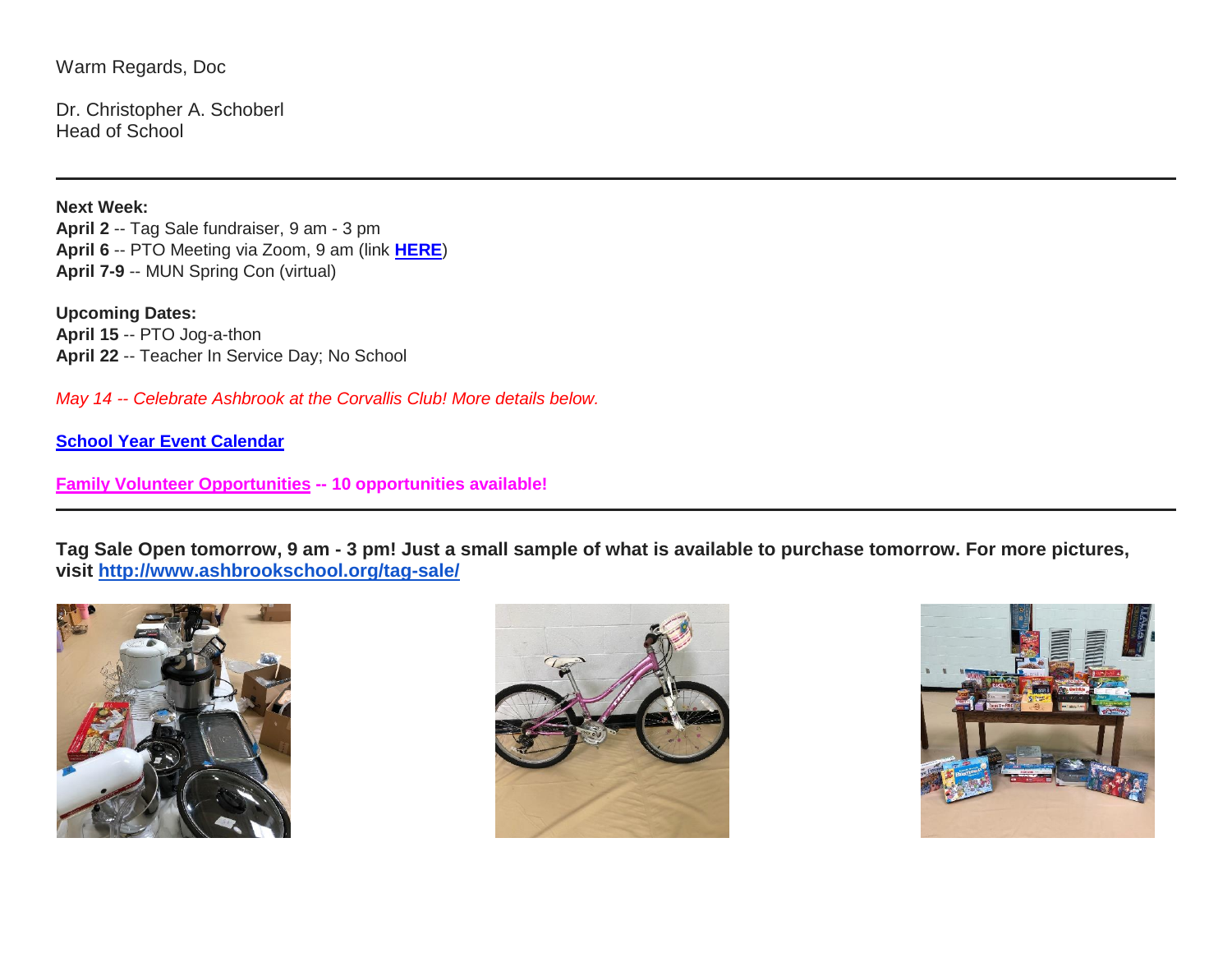





# **Admissions and Enrollment Updates**

#### **Re-enrollment**

The 2022-2023 enrollment season has started! You should have received an email with enrollment steps for the 22-23 school year. Here are some additional documents for your reference as you plan for the new year. Please remember to read the Family Handbook, sign the enrollment contract, and then pay the deposit in MSP in order to finalize your student's enrollment.

- **[2022-23 Payment Options Summary](http://link.mystudentsprogress.com/ls/click?upn=n7jYKe39nC4PrVAw2BzaOolgU5XUleaJ61qfvNJxTW3uoi8RFzNYUfSc1qXdqajA34djZWrxIBJBxzp2whbybvqIYp3dDOkCDgKesziBdClkeFpPmgMGrgcxNe5TC96odu91tl93IdUb7rzqL2LYFtC2am-2BBIM47dCls51qjeV0-3DpCod_1PndbFfBoQGSZbxwXHHEexw3B2F0fG-2BUmuXm6a-2BX-2BzspVuiq-2BemV-2Fzy6QV6RfOWdw99-2B7a9JAOhO3H-2B6u5JigLcd1fp-2BIC1pQjnJ1eLwJ-2FqZOf-2FhuSZhPUmh5GQLqkz-2FVhQ-2BSsV5grbybbKuimAc9qivGUj1kwKRQNve5a4h5IP0eK2JH9U3QE6qUawU2umPqiENqmugLIm920UVRX6FuiTXfOITGOPDTDZymckDFXkxZgwoZQ3E6R0JaoEIoZ1k3GsyGY8sLUt0yb-2BUF0qqF4HOyhYX3WhMTCBPPZMXcwMvE3WxERS6QjmNS7y7qhPbio5OWXs52asi4-2BFmNu1Zx5GYsxd9Qzjmx0TgpZTApglFE0-2FxTlNAHo3jicXtAZEUT7vDeivFACib2WUaneSSB-2B4MjXRIhc-2FtkoYgA7G6S2S85xKdvV-2FqQAaIprFGD-2Bf-2F)**
- **[2022-23 Dewar Tuition Insurance leaflet](http://link.mystudentsprogress.com/ls/click?upn=n7jYKe39nC4PrVAw2BzaOolgU5XUleaJ61qfvNJxTW3uoi8RFzNYUfSc1qXdqajA34djZWrxIBJBxzp2whbybvqIYp3dDOkCDgKesziBdCmKv7ixhdviv-2FmwC44NqeRkEpR0EqlRFDbLPP4oUBY3JgS-2BxTIUAg9pOXjNuHrG2gHW4aOlWy1OxP4JzdIN-2FgxfyNL2_1PndbFfBoQGSZbxwXHHEexw3B2F0fG-2BUmuXm6a-2BX-2BzspVuiq-2BemV-2Fzy6QV6RfOWdw99-2B7a9JAOhO3H-2B6u5JigG2Ahy9VBvDrjIrX3OINEtyoXH3SX6gBTQ17F-2BkLE6SoJ2caaD80vZJfmVxqgOwgLWrSlzxhGUSPRNJoVr-2BovnCHaKuEP6N1TADp6yq21f1E-2B-2FnS8-2Fc1Hg6I3J5HRWLGCHk3sMlMrOdROvH5wdbpGS1LlMIPKvZy7xJNy59F-2FPw7Tal56W6pZCLbCCKvkbttWFJGzadWS6bpZSdVI9fow87vtR4YTfMvEbTVqUra13E0XX39Nsn9qX-2FrEvW41JHyeuGcv-2BRKjyke6vYLEz4Fedl2aZn-2BKUhHSQtbnC82ae5FTTqFKtBp1-2BrDRP-2FhT-2BSxvykpBhEv1-2FGT7Ck3064-2F9EFVAym32VQgQgGdeK-2BWnFIw)**
- **[2022-23 After School Program Registration](http://link.mystudentsprogress.com/ls/click?upn=n7jYKe39nC4PrVAw2BzaOolgU5XUleaJ61qfvNJxTW3uoi8RFzNYUfSc1qXdqajA34djZWrxIBJBxzp2whbybvqIYp3dDOkCDgKesziBdCk2zoL69EF1elapRVEFs9mzF3f9wmKGKZgVh2d6-2F4A-2BgVLXq8Q8Acmh7jJG-2BzjCzXs-3DZ-_c_1PndbFfBoQGSZbxwXHHEexw3B2F0fG-2BUmuXm6a-2BX-2BzspVuiq-2BemV-2Fzy6QV6RfOWdw99-2B7a9JAOhO3H-2B6u5JigIocs10AG-2FphO8UnMPbc5fOMrWOYbr7xFq8GFXW2cwXzcyvCnN3Tsj5dGULw2ffq712js9lhXPmvvsrCEgbeaunaaNcIUbWWzYrZvUfFBbSqPRSp8j0MGSqWUIYWK6D2SIWqfg0oj-2FgNPSTxhUfm7-2FPkT0VnvV1YMgxJY-2FpXBzKAcmS9m1XOkHof90TgzvYGyshBZbMWp0mzsBZEy1gRGXMX483W-2F4XGtnevTeJ2XUxvjS4DQrBcNUM4GkIMN4HNGKQ-2FMaLGpq5OV5hBopCUGemmbdmhmDlydP-2FX5PUQ2oWJ065yoNllVrcgL0EqkhgN0r6ck4a2N4iEnwHL9xOO2lZSiRSd80HGMADM3SBHF1g6)**
- **[2022-23 Ashbrook Family Handbook](http://link.mystudentsprogress.com/ls/click?upn=n7jYKe39nC4PrVAw2BzaOolgU5XUleaJ61qfvNJxTW3uoi8RFzNYUfSc1qXdqajA34djZWrxIBJBxzp2whbybvqIYp3dDOkCDgKesziBdCm10y3DaewIztvYnTmbtKZrSM7zgMXMbd3vUX54N4ULGmQauK03d1W1q-2BxdA-2FDSbp8-3DpWWw_1PndbFfBoQGSZbxwXHHEexw3B2F0fG-2BUmuXm6a-2BX-2BzspVuiq-2BemV-2Fzy6QV6RfOWdw99-2B7a9JAOhO3H-2B6u5JigNkSvexbBCj0L5oVEElkiiSQhT8aDvfSZBP2xHbDgnbFnkywdU5FWmIl07CzefVPe2sbKjDPy4z-2BPyaOyCmaDAR6-2FVJIcbvh3HLlhHFg3oomqez2a-2F9CUK63eI43GsYUfYymky93xvvRk4S-2Fm55YjkBWr63cwSwoKCqp9XRxr2KBq6PDUXj6dO5u3lebJaxJmafhwkI6eE5EfFcZdVtQOTo3psLNOy-2Bc5gfc1w9hmub1mgtRckbiCTJYnyMAP9-2FMCIsY2sg70DBaLZ-2B2DMi2BibS2dTWpmNfLSuYEazBt-2F5PmApRU5synQbtygE8ZQiyIBtc7tqUbfKQL3sGSzXApYTVjur0C7gWHCrkCiHYi0Ti)**

# **Enrollment Deadlines**



According to the enrollment contract, *Ashbrook needs to know by April 29th* if your family is deciding to enroll for the 22-23 school year. Once a class is full, we will develop a wait pool. If that is the case, it will be enormously helpful to us to know how many spots are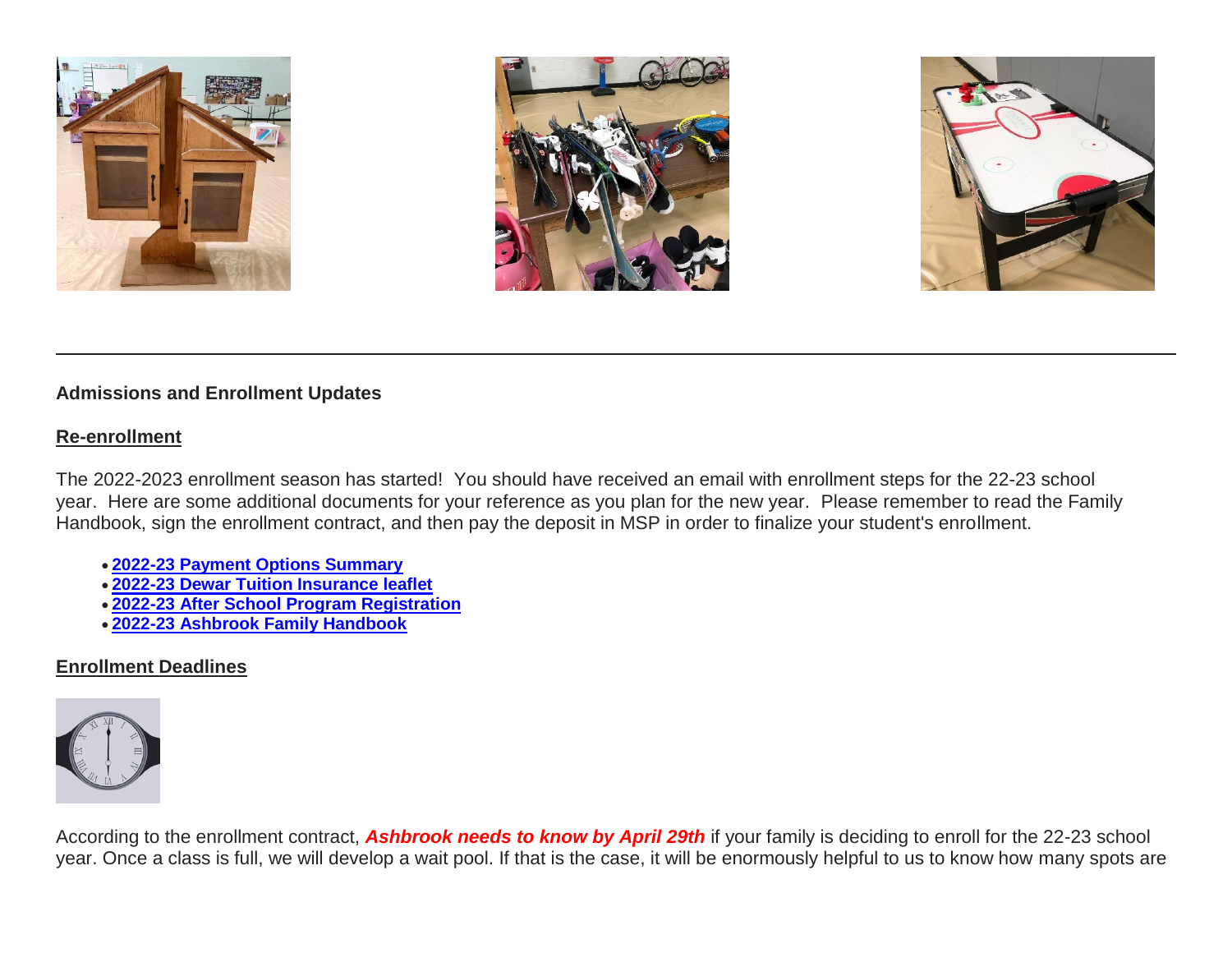available before the 4/29 deadline because our wait pool will begin to evaporate as eligible students find spots in other schools. See the timeline for enrollment below:

- 4/13 **[Financial aid applications](http://link.mystudentsprogress.com/ls/click?upn=9NFJldv80hP-2FMIbgvz91YTw-2FPeGAX3zaZ-2B6BOjUQoz1zpnNqwRVnkmgZdHIWb6xct5jE_1PndbFfBoQGSZbxwXHHEexw3B2F0fG-2BUmuXm6a-2BX-2BzspVuiq-2BemV-2Fzy6QV6RfOWdw99-2B7a9JAOhO3H-2B6u5JigJYsmxLDoEh4BchUoAy-2F1tscoa723fa9XIHYcKDmHH89idD6sQH0K1TjH-2B1dp73wWII4LlOwB5EjvERF21fHMeavRCLUl7B9VeE74vRQCTTssREHp5q1EGi-2BCNRJ1WlyXZXqkshFTfKgyvfpp-2FMPhrq8v2z4OjtuYbIun4QKLZU9B3zhPubr9Mw-2BwHY9KdU67pQLPVRkisk50-2F4Mg5E5TccVrKtBbp1p-2BTWWJLi9J24M9u7iczLPPji2QXxqtHRFYIGA4Nxmjd2BR9rP8qUWgJWq88DMqJEVLnxQDt0NtMPRpqGYNII-2BVPkwF2Us69GLhNIl2Q26EeIuOphm75WuuVkx-2BCNYwhjMNHbSQxx9vkDj)** due
- 4/22 Financial aid awarded
- 4/29 Deposit due and all changes submitted
- 6/15 Early bird discount for lump sum tuition payments due
- 6/30 Lump sum tuition payments due
- 8/2 10-month payment plan begins

# **Admissions Resources**

If you know someone who could benefit, please pass these resources along:

- December Admission Event: 12/7 slideshow, **[The Arts as Essential Curriculum at Ashbrook School](http://link.mystudentsprogress.com/ls/click?upn=VpBe6Z9t6RkEC4qAoQCertKzhjEDinKc0CfI3IvbCQdAUGivbUo1ZPD28lUVkIpyGu-2F3iyG4XxBZqKyx0zVEQbqdNmInL0lGt-2FSwwTpFjpXb1cd7PE4kL-2F96nplm-2FTn3EnOD_1PndbFfBoQGSZbxwXHHEexw3B2F0fG-2BUmuXm6a-2BX-2BzspVuiq-2BemV-2Fzy6QV6RfOWdw99-2B7a9JAOhO3H-2B6u5JigPr5abnXPMABiw0FeAYnf3WVUy66U5VxISP84hF2bG2bz95Byx1rxltze7w9MMt-2FI4j7LQwsYKVfX7ZW0ErKtGKEWb7UvMBIRaYVhfGQnTyg7YBFPxebv-2B1dHOrvZKp7aym53xgLn9Z6e6R3f2pPvYtmPdgcZH1BAS-2FSSAsN8pWXW8aGcgUoI-2F3bp6hoahmoGoWVlEmR91dd44xOK1xpXzRa5vyMsMal-2FYxdViLqBkbZU0newDMJYY51CrHGWGBjr7OyLXWKSqWFczzIS4Qc-2BDwa0U1oUBJlPzdatgroaoj0IRhfkRFBT9gbMiJSiFDjsmzc2EEHb3Ir-2F0mLgGKXwPhavs9H5Srnuf3RQZkCNjcR)**
- January Admission Event: 1/19 video, **[Ashbrook's Beginning and Lower School Experience: an Excellent Education is Built on a](http://link.mystudentsprogress.com/ls/click?upn=VpBe6Z9t6RkEC4qAoQCertKzhjEDinKc0CfI3IvbCQcj-2FMXFM42TVH6rCD0ujHzqWqw-2BuBJp3PwgDrJbc3MENop-2F4KTzDhISrUM0n5UnrJQ-2Fe1MM7jG-2BVXvLYzStIms876sR_1PndbFfBoQGSZbxwXHHEexw3B2F0fG-2BUmuXm6a-2BX-2BzspVuiq-2BemV-2Fzy6QV6RfOWdw99-2B7a9JAOhO3H-2B6u5JigJ9IBGlx2mr426arzK4Y9xtueBvnOZ4rp9A66v6KNEWrfOxzbAVW7TA9OlS2WeP04N6iPOFlr2sVUGr9Q6SekkSGXMRTFsuLee7G8vDsFwiY50ZPkWUNEqIMt26rX6sildazp9V9Tg-2BN5V7Cmv-2FDWkCfWjPQE8LiuECqYHBNhmi11oTSoyXSOr25qEwimLuiFXRixvx4iZUPJU5cC4XinkM-2BKi1JkkRdNbeFCJ9rkCLtXznkR6JXNFK-2FKXK2zHfX4IwDDb4B3t8K0HDNYUs1wxz93NPJFfYSfuJrdhT2ZvWLwgk1nFdCEFFGQe1VzBoxJzFaVnfa7qqmO6GtRKs-2FSsnyUVtJPKAQvppuHZvYGPhy)  [Strong Foundation](http://link.mystudentsprogress.com/ls/click?upn=VpBe6Z9t6RkEC4qAoQCertKzhjEDinKc0CfI3IvbCQcj-2FMXFM42TVH6rCD0ujHzqWqw-2BuBJp3PwgDrJbc3MENop-2F4KTzDhISrUM0n5UnrJQ-2Fe1MM7jG-2BVXvLYzStIms876sR_1PndbFfBoQGSZbxwXHHEexw3B2F0fG-2BUmuXm6a-2BX-2BzspVuiq-2BemV-2Fzy6QV6RfOWdw99-2B7a9JAOhO3H-2B6u5JigJ9IBGlx2mr426arzK4Y9xtueBvnOZ4rp9A66v6KNEWrfOxzbAVW7TA9OlS2WeP04N6iPOFlr2sVUGr9Q6SekkSGXMRTFsuLee7G8vDsFwiY50ZPkWUNEqIMt26rX6sildazp9V9Tg-2BN5V7Cmv-2FDWkCfWjPQE8LiuECqYHBNhmi11oTSoyXSOr25qEwimLuiFXRixvx4iZUPJU5cC4XinkM-2BKi1JkkRdNbeFCJ9rkCLtXznkR6JXNFK-2FKXK2zHfX4IwDDb4B3t8K0HDNYUs1wxz93NPJFfYSfuJrdhT2ZvWLwgk1nFdCEFFGQe1VzBoxJzFaVnfa7qqmO6GtRKs-2FSsnyUVtJPKAQvppuHZvYGPhy)**
- February Admission Event: 2/10 video, **[Math/Science Education at Ashbrook: Lifting Up the Bottom vs. Pushing Down the Top](http://link.mystudentsprogress.com/ls/click?upn=VpBe6Z9t6RkEC4qAoQCertKzhjEDinKc0CfI3IvbCQcWMZhEmzIOaoE1rrVAI5L8ZO7XS8Tv5hSiIMalu6EJjCDUJP7moAVnS2AEJdBcw2I-3DH2aB_1PndbFfBoQGSZbxwXHHEexw3B2F0fG-2BUmuXm6a-2BX-2BzspVuiq-2BemV-2Fzy6QV6RfOWdw99-2B7a9JAOhO3H-2B6u5JigL6d4HEam1rTmcQSZ0NDdEnxXJuJfHWU-2FRCx28Yl-2FkuEth-2FEDZHMt8-2BNtwF57GBAYkDPaiuIVH4fxp5bslCpUB0vVZ2SOkDyrRUmGff5-2FDBvP3nARHxP9xE5u3tTCOFjmcPJYCAG6hpz4JALz04yXfLIi-2B3p3reXm9jdSWkfrCunc6IvqS4MZ1O1Y6BE04GVNP06QFIPpoe8dtsw-2FjWl64r2nANjnOnLr3Ndd3vLJEvIa5l25nzt4lzyUXE8M69T0O3PEkXXvM8LI1AWGaprzKoE9zxsryB6-2F-2Fc7kLAgi7-2FIMVP0MwVOWSgZFnE3Xfpfo7d9yDfG-2BtlWkFySbymFvtxlvf70yvzXBPdQENM4c6kv)**
- A Second February Admission Event: 2/24 video, **[Humanities, Foreign Language, and Physical Education at Ashbrook School](http://link.mystudentsprogress.com/ls/click?upn=VpBe6Z9t6RkEC4qAoQCertKzhjEDinKc0CfI3IvbCQdVZVTEFOlGsKYGq77MfEdURJQ6o-2BD42HfofdXXBWp4osH367C5cJyuKmzLhDFL5tL7ffHADe0ya5yyn-2BNlingbmsWu_1PndbFfBoQGSZbxwXHHEexw3B2F0fG-2BUmuXm6a-2BX-2BzspVuiq-2BemV-2Fzy6QV6RfOWdw99-2B7a9JAOhO3H-2B6u5JigDZ87Yh9pFEAGlAMj0AN1LuFWU6AKZbomd77XcWxGgU2dyq5RQH4YH2EGQKg6ogz30uJO8IWSqW24rAtJgkSvW4oqBto0BT2xHPWrljZBLAmvXdWNhu5haOONKJS4sSZr93Vu2JV8WRJlfte0HGBrBdIk-2FjYMmzk4s7APVquXtFBvDbDz5eZDYBCkOOeivi7xAfLGM4Bqkmi1B-2BSgJhJEcaOu1B-2BNcSHf7l74NwQ0JBzsi57CKev5L-2BHiyDpC-2Bmvgox4Ehs7RSIIkBxz-2Fi4iOB8NLsB7dfKjgE55HrTxmHfgi31LLz-2FGehV7rDuevRAmsEUR-2FxYw3AvDks-2B5l-2Fe2ioeMWyru1ihyiOLkZbIsft9k)**

# **Student Government Speeches**

Students running for office gave their campaign speeches this afternoon. On display was a tremendous amount of courage, fortitude, school spirit, and enthusiasm. These were recorded (link **[HERE](http://link.mystudentsprogress.com/ls/click?upn=dtxrd7XgLFKMZb8yFsgCgSVnuvD-2Ftv2gCnZRw338lGJAE7YPRDHJPwOr0s7ZnIlSUnYE_1PndbFfBoQGSZbxwXHHEexw3B2F0fG-2BUmuXm6a-2BX-2BzspVuiq-2BemV-2Fzy6QV6RfOWdw99-2B7a9JAOhO3H-2B6u5JigNJU-2F1NrWukrUL2sM10ZraLtv-2FPm2X9uF6lx4sdd4Qx1C0o-2BS1SwW8iRkgOo3-2BoHziYk-2BLuIO3LkvX-2Fl7X2s5eGXqg8WmmVq-2FM6leGwzs6nKWPG20e-2BjiWM9BaM8LgFYbu1I5-2B1NSzvTsKYX4xA0e5Dx12rf3QnCZzKiH5l56trbcnie-2BB33VEExLWoZBOfT0vA0mMKpt639OCd-2FGhRRq-2F416DaJd9ORLhXxJVyz5DEZR6TtObHbbG14kn8qj9TqP49DNdCWMvB-2B4fYO8ATXcOzde-2FvO6NzqdoOdchWyAqQWJb9FvZ0sdNdZ1YnSNxm9AQcDH2WniyePO2Wwv5xTjcvc3PpQsN7UwbsG0xquD6S9)**) and will be sent to students in grades 5-8 over the weekend, along with the ballots where students will vote for their candidates. (Ballots will remain open until noon on Monday.) Students in grades 3 and 4 will be visited by the Secretary elect to hear about how they go about filling the role of grade representatives (two per grade). If you have a child who ran for office, they will hear the results on Monday, 4/4. You can support them by reminding them that a) you are proud that they had the courage and sense of service to put themselves out there, and b) that not everyone running will be elected to office, though your chances will go up exponentially just by tossing your hat in the ring. If your child is not elected and is taking it especially hard, please let us know so we can support them on this end. Rest assured, we will do our best on this end to provide a soft landing for those candidates who are not elected.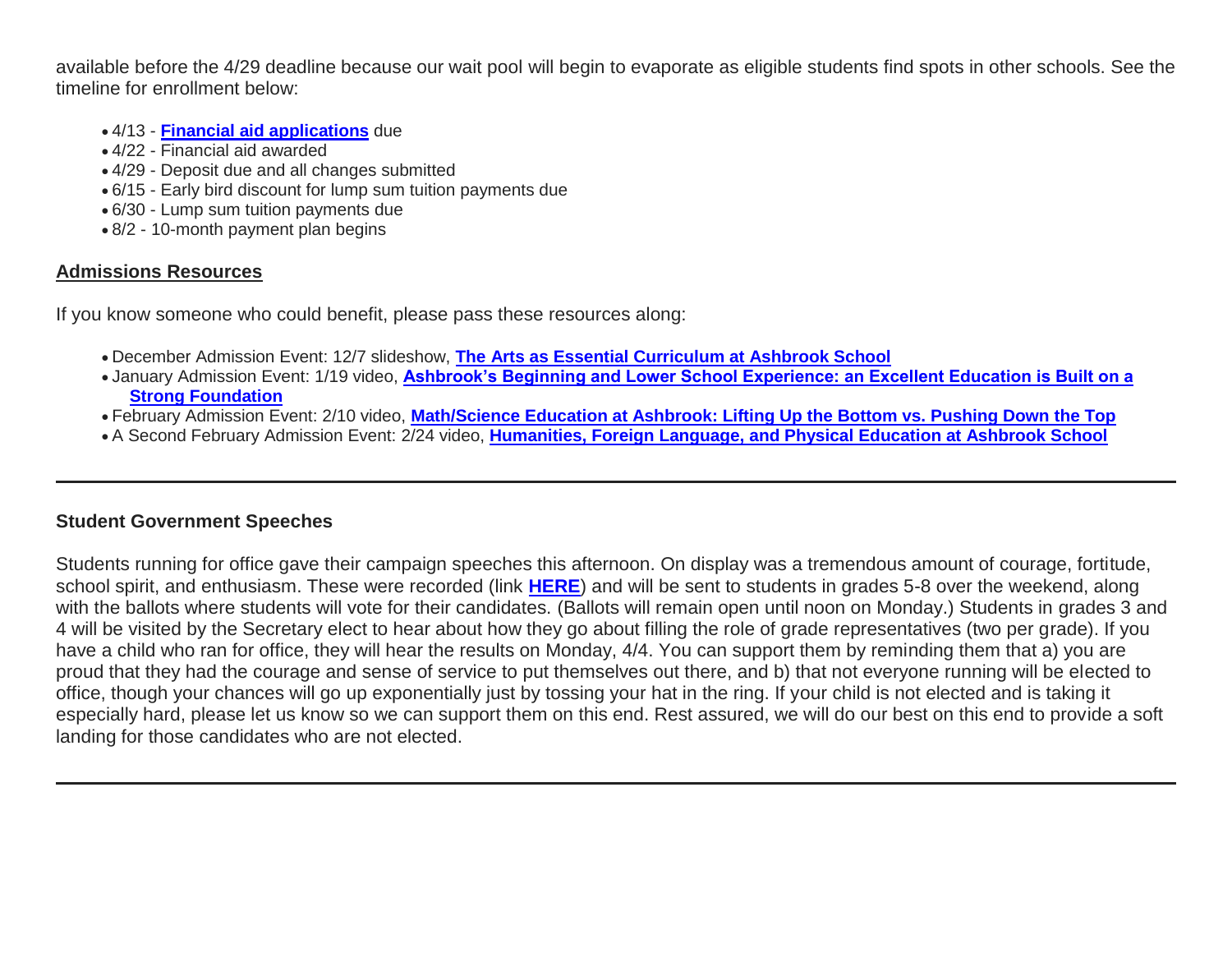# **Ashbrook Alumnus in the News!**

Ashbrook alumnus and Corvallis High School student Pablo Garcia, 15, along with two other students, designed and built an air quality sensor to collect readings around the Hollingsworth & Vose glass fiber plant in south Corvallis. The sensor was part of a science fairwinning project that studied incomes and pollutant exposures. Read the whole article Gazette-Times **[HERE](http://link.mystudentsprogress.com/ls/click?upn=5XDbAd9r0ovG7GZusFBG8DqXBLJjK-2B065CPDFMQUfyj8uh1mRYmpN1xN95VpC-2BgycpFKlE-2BvazHtfRX5KBrcwj68zdrbJDaNdrHI0CQ4Ssklm6tTcN-2BDkue1xirUp7KGGsQ-2B3Mdd1ALShn7czdG7LZfkjA58Va52-2B-2FwO74OGq-2BtbCKYZW7sdgvX3TmbPVECtECl-2FOj7hnKSHLaLkVTXezw-3D-3Daxnu_1PndbFfBoQGSZbxwXHHEexw3B2F0fG-2BUmuXm6a-2BX-2BzspVuiq-2BemV-2Fzy6QV6RfOWdw99-2B7a9JAOhO3H-2B6u5JigGSwWZqn3IcitDf7HeEpbHsDAvv4gmASBhxysO6aDjkzc5LzVQIL5PP77ZvRN8EBaXaJeq13P8u8HQ2Oi2dTlrdLy8AeTIQ-2Bt3OcKY28VTM0gNts2F8yXxi2qcdGUEtU91pCzlxthBMrd4KZrfbFjrk8WVrwK6ZPuT8np92OEag3Eo1o13Sp3ExPFSR9njnHLMlboly2lyEypdeB8xcuqEO6Dg6DSKP0sR2aV7tODRJz7elgmzWQVkq1i8aNjoPp4UgUxxZ-2BpnlDNkD4up3oFLqmgm85Fk11on0ubZlpXjD4THcXYvcxIT-2FAmc5hPIOY5qqYtglDP27Pb1eUZWvZAOwh1ekgu-2FJ0463bKiVGh94n)**.

## **Ashbrook Students in the Community**



Congratulations to Aleena and Albert Sun, who were recognized for their outstanding work in the Howland Community Art Exhibition. Way to go, Aleena and Albert! I hope you have those masterpieces hanging in a special place.

# **Board of Trustees Update**

The Ashbrook Board of Trustees met on March 17, 2022 for their regularly scheduled Board meeting. The items that were discussed were as follows:

- The Board talked about the breadth of financial duties that span across the school as well as the Board. The Board also reviewed various financial questions related to how investments and income show up in the school's financial statements.
- There was a discussion related to our school tuition insurance designed so that the Board could better understand the mechanics of how the insurance policy works with various scenarios.
- Doc took the trustees thru the HOS report including the following items:
	- o Enrollment is strong with 47 new students in the funnel. He emphasized, given the strong enrollment, that parents know when the registration deadline is (April 29).
	- o The Board looked at updated financials with an eye toward expenses.
	- o We discussed marketing efforts including 4 new marketing videos for the school [\(Beginning School,](http://link.mystudentsprogress.com/ls/click?upn=5XDbAd9r0ovG7GZusFBG8PaUF78UqItDelTGdwk7Y5Z6snw4T29-2Bxfvechik02zNEL6wAuj9QXLwIjlUsk24mw-3D-3D7Qwz_1PndbFfBoQGSZbxwXHHEexw3B2F0fG-2BUmuXm6a-2BX-2BzspVuiq-2BemV-2Fzy6QV6RfOWdw99-2B7a9JAOhO3H-2B6u5JigPYoMDrV5AIcHAljWyd5iE1QdYVxKU0HQXOLMy40eSsWkQAjVR2pDWeApGjTE7NiUN73Yyx-2Bqala3xCPGoxLTA1kWiWZ1NbtN1vtXemllXu6-2BQPVzY5ZcZ73-2Bm2D7X0dQMxLMtBPMc5uXaeuEfR3-2B-2FwRHeULYrJUWZ0AN8oJHgX6-2BaC9Pxxf2yaEaUISrAp8FS7h8-2BGf01e-2FIXRlURgwlMarPnIM94Q4o-2FLb5GBUF8j2DP6-2BlWirDCc73gq6LiYBgSLOSivIfnH-2F7XN6uVa2pYbPIoroxCbFZGVwdPkjPz1RoXvUE7MoG2IW07gwSWKfu05KiHLMiYTgVMYa83K3Le1xiB5E9JZmFX9vocwqUNMu) [Lower School,](http://link.mystudentsprogress.com/ls/click?upn=5XDbAd9r0ovG7GZusFBG8PaUF78UqItDelTGdwk7Y5Z6snw4T29-2Bxfvechik02zNb96E2n02BmLy-2BDeVrA2O6L3VVPSlnJYYTCxxqGEZvmU-3DcSjg_1PndbFfBoQGSZbxwXHHEexw3B2F0fG-2BUmuXm6a-2BX-2BzspVuiq-2BemV-2Fzy6QV6RfOWdw99-2B7a9JAOhO3H-2B6u5JigK7HHMAj-2BGeqL4vq5k4oU9kFyK152Yqi-2BmVWY5OTQHC0RuQSe-2Fc4y2T3bRt-2FDjlFO6ZmHVofXsrChMs8gytkqA59s-2BQEI6gsrBe4If6AJ70Ey2yIKpZlcF-2FNwqAltobhPufZF5Um9YwHYlcmzXj1S-2Barg3zmlRsgTV-2FoygO07ukm1aWKheM7WjM0155SMFp-2B96X6eYo6xgK35ooi78lP85ky4bLGYBQxM52Ue0mTRJk6sF-2FxBGvbA94mt2aKzEodvRozs0xdTIW-2BXUzuUg9VBHo0z0Av7zqegGOoCDCUjpm7cr7L-2BjWNNfvYBZYP3z99yqdlqUI7KOeSHAIX9Lc859vzZVLi2SLK9AkZH0w71pXs) [Middle](http://link.mystudentsprogress.com/ls/click?upn=5XDbAd9r0ovG7GZusFBG8PaUF78UqItDelTGdwk7Y5Z6snw4T29-2Bxfvechik02zNpVTnQc-2Bzw64iOxcZ2QP9SPAsaPIfJfs2mZbHTh4tX4A-3Db8yj_1PndbFfBoQGSZbxwXHHEexw3B2F0fG-2BUmuXm6a-2BX-2BzspVuiq-2BemV-2Fzy6QV6RfOWdw99-2B7a9JAOhO3H-2B6u5JigCPZThhn7HX8LW-2FxP7DekO-2BkxVV-2BsEqGfW-2FY0diWPtWFt0NZihRHH-2Fhb73aaPNn0lgJvMVYjUPU2s0lkuGovcpPlxFbn1Q9S4N9oqLYm3vq-2BVMb88-2FbLjOJ-2F9NV1whBqR0HxkzY-2BwYmCjw5DoJv0ebUFGdQxyEdI5tltdp4VeNjx20nKJ-2FGAZwbSkePMpfcCROmdOzryVsNCmTo7WSpZaYZzFNbOtflZ1eAIdy-2FJRmYlpNURpa4-2BkXamSKZkkUx6h90AiUlY-2BxLpK7oELqVtJWuqaXGobXkytriy4gOKeSLSCC7zhniTxXiLcTNY0Q2Kh83NzvS-2Fium9mc-2FASSzTGAnuIT7-2FJy9vZotLog86fEGl)  [School,](http://link.mystudentsprogress.com/ls/click?upn=5XDbAd9r0ovG7GZusFBG8PaUF78UqItDelTGdwk7Y5Z6snw4T29-2Bxfvechik02zNpVTnQc-2Bzw64iOxcZ2QP9SPAsaPIfJfs2mZbHTh4tX4A-3Db8yj_1PndbFfBoQGSZbxwXHHEexw3B2F0fG-2BUmuXm6a-2BX-2BzspVuiq-2BemV-2Fzy6QV6RfOWdw99-2B7a9JAOhO3H-2B6u5JigCPZThhn7HX8LW-2FxP7DekO-2BkxVV-2BsEqGfW-2FY0diWPtWFt0NZihRHH-2Fhb73aaPNn0lgJvMVYjUPU2s0lkuGovcpPlxFbn1Q9S4N9oqLYm3vq-2BVMb88-2FbLjOJ-2F9NV1whBqR0HxkzY-2BwYmCjw5DoJv0ebUFGdQxyEdI5tltdp4VeNjx20nKJ-2FGAZwbSkePMpfcCROmdOzryVsNCmTo7WSpZaYZzFNbOtflZ1eAIdy-2FJRmYlpNURpa4-2BkXamSKZkkUx6h90AiUlY-2BxLpK7oELqVtJWuqaXGobXkytriy4gOKeSLSCC7zhniTxXiLcTNY0Q2Kh83NzvS-2Fium9mc-2FASSzTGAnuIT7-2FJy9vZotLog86fEGl) and [Specialists and Electives\)](http://link.mystudentsprogress.com/ls/click?upn=5XDbAd9r0ovG7GZusFBG8PaUF78UqItDelTGdwk7Y5Z6snw4T29-2Bxfvechik02zNMR-2Fb8j-2BZZ3iBC3Mz8vTsOTVgk69CbM7es3LdBX2F3K8-3D3y8M_1PndbFfBoQGSZbxwXHHEexw3B2F0fG-2BUmuXm6a-2BX-2BzspVuiq-2BemV-2Fzy6QV6RfOWdw99-2B7a9JAOhO3H-2B6u5JigGdovQJiVU9nW0dAh7Q6plRE0ShFAmThZIU2m-2BRDYnUrowysQB1n8ajoz1A-2FNC6H5iao4fjWAKJPUB-2FJwCX8wkO1W27ZGYVO08-2B8EKJS74zm-2FamvvyQyu9LBrZgg0hys34YvpzURPkYkxx4o8N0Ka3U7aCh7QboYoHTzMlF5e3UM-2FUM0rm3ZxTK2sKyQvoOqRvEa7GCVXFsqB-2BVSrYd79RbFBRs6jlviXH-2FJznsflv7bA9rMMPlZ1ZzxRB-2BDURvHc5T9IyqDAWb-2FZ1Hp7prcgYbEawBylVq7825CmOwX5To06t-2B3Z8lhNP3nAZiWUHLfYeWeM3kQ3jx-2B7PDt-2FXuu4OTnkpPT2AAqcRSdhmQ0lwlP).
	- o We talked about school personnel openings including a new inclusion committee that is kicking off.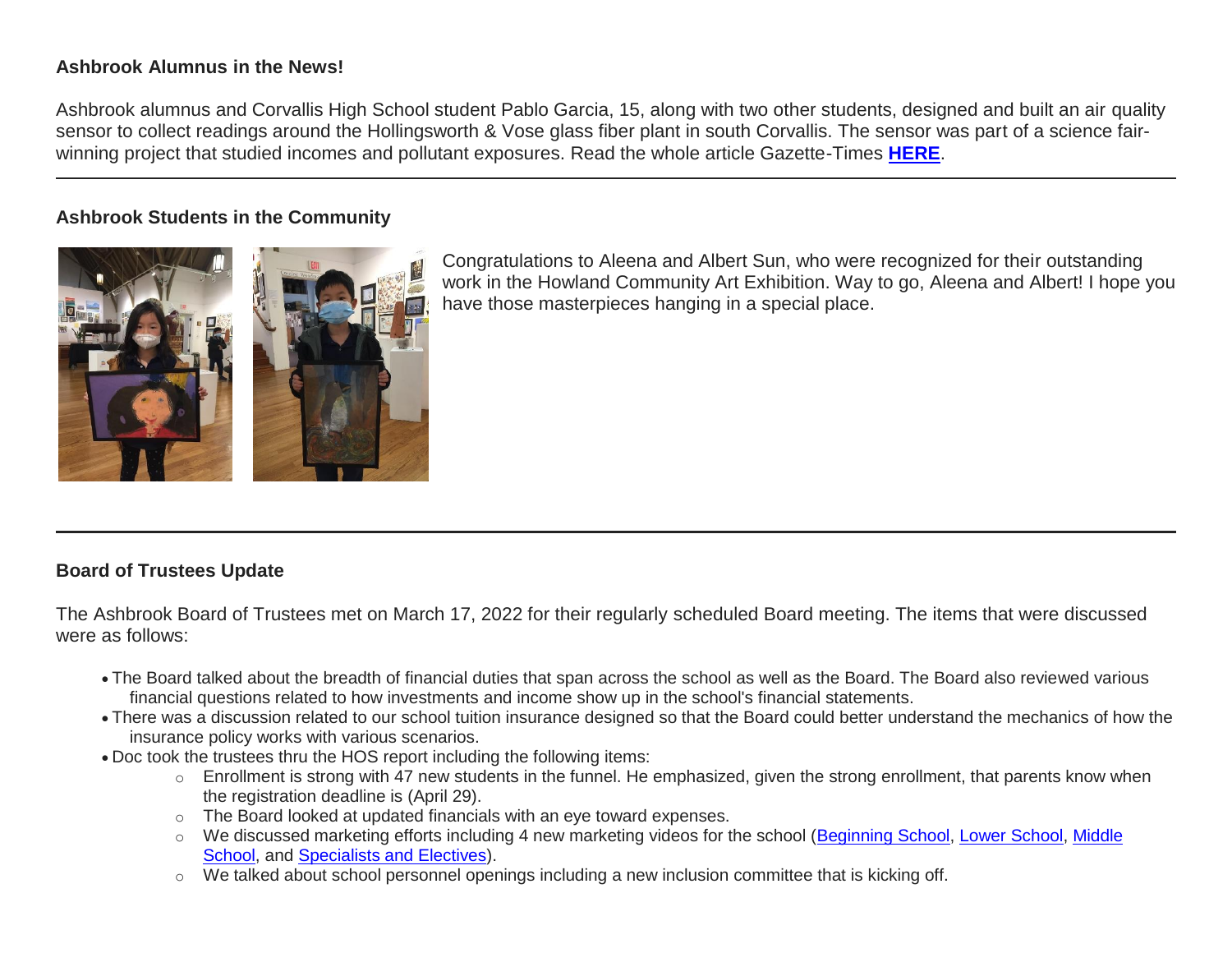- $\circ$  There was a review of the burgeoning student government and a possible connection of this effort with the Board.
- $\circ$  The huge number of [summer programs](http://link.mystudentsprogress.com/ls/click?upn=5XDbAd9r0ovG7GZusFBG8PaUF78UqItDelTGdwk7Y5Z6snw4T29-2Bxfvechik02zNNjHskFAbqBwE5Be3mTfInPLSoC-2BecC4phoAA3XU5fdU-3DSJlj_1PndbFfBoQGSZbxwXHHEexw3B2F0fG-2BUmuXm6a-2BX-2BzspVuiq-2BemV-2Fzy6QV6RfOWdw99-2B7a9JAOhO3H-2B6u5JigIyC9-2BhV225MWnUIu-2B6y2SzdF9h0ly8nvme6lJmY5n7zprlOoyiR4qWN8bqVgwsSsmJgCP7HeM4wTz6j2NSW5ZpD2nbjT56CIjMTu52eTFQxbaC4ezDRPctaNw6VYeAjhYF-2Fg-2FuG36aD45GLUcuIyiCBtZF1jAhR7vI9wROeE-2FswIN5nInl0xp5DKoIxpAEl3is6yHIY-2BqEO8JHVHw5pmnvMxT9G3gqDC8nHgjEIAnRGRoacfjtNkbg5Nbn2ot7RtTFgHKCLLDwfQIGZhZ-2FfyKqvKWqOfoQ6sGdeo7rOxm5WO-2BrjC2KnI1NnpO8flLYLT9C7qCX2YYs193cmGRPi2JrMYZ-2BomSnuKNKTRB-2B0pjz7) that will be available at Ashbrook was highlighted.
- o There was a mention of the masking plans moving forward thru Spring Break. (See below for update.)

### **Watch This Space!**



Stay Tuned… for the installation of our chicken coop, and the naming of our three chickens! Thank you Student Philanthropy Elective and Ms. Capps! This will be a nice addition to the courtyard where a single planter box currently lives, but we will find another spot for that.

#### **Summer Programming at Ashbrook**

Ashbrook will be offering the most comprehensive **[Explore Summer! catalog of classes](http://link.mystudentsprogress.com/ls/click?upn=5XDbAd9r0ovG7GZusFBG8PaUF78UqItDelTGdwk7Y5Z6snw4T29-2Bxfvechik02zNNjHskFAbqBwE5Be3mTfInPLSoC-2BecC4phoAA3XU5fdU-3DXabY_1PndbFfBoQGSZbxwXHHEexw3B2F0fG-2BUmuXm6a-2BX-2BzspVuiq-2BemV-2Fzy6QV6RfOWdw99-2B7a9JAOhO3H-2B6u5JigJiTL4Ik8Rm-2FTLqntbbQUC4NJ7CHr8FmulXbB9irTHF7vRfTRdM0PTNcNjcaDbVtNS4lZhMKfVS4pJFhOCnfhUbLrsOQsAMOZu0PwWqB3J06CusII129-2BdK4ZBzirtTGUabpu5KmBLL0TK7X7kG8EmSCFJ2NetIU3uMxNFlNYGnPVlv2-2F80k-2FH-2FvNPfxLXjaKC90oi-2B6qbr5EAZmGBiAE35ekrrfpJoB2yBPDsnS7ClCLyNO9MML10qfbyI7uiaIa2y0uU8OOhkyxaDF1juD4GzVqbXoH2qh-2FMQyEUJzi16iFdRWBlroH5UmAjEk69522j8JCUUFh-2F8O6UUZy1J7BslQbcH4RscgikUXmYSYOYRo)** ever! These classes will be available to ALL students, including those not currently enrolled at Ashbrook.

Our Young Explorers program (formerly Summer Camp) is for students currently in Preschool through 2nd grade and is covered under our Certified Child Care licensing. Starting July 11 and running through August 19, the program is offered as individual weeks or an entire 6-week program. This program is already over half full, so **[reserve a spot for your student](http://link.mystudentsprogress.com/ls/click?upn=XkPBlp9GNU3xVxREosAX9ZloBmuSz7rYauHLv2bAezXJatPawtKENVoaHu28nHndWNeS_1PndbFfBoQGSZbxwXHHEexw3B2F0fG-2BUmuXm6a-2BX-2BzspVuiq-2BemV-2Fzy6QV6RfOWdw99-2B7a9JAOhO3H-2B6u5JigGV3Jt2yw6htuVqihDXhMgzBltwCl5lw-2F6urJY7zoyJVG1T7i5AUSrkLDzZxc-2BbjFv-2FzWFBLcs-2Blu-2BJo9XfZRBOB3RZh7JYXp8sjkCDeeWQZpktfIWQWBMI2BuZydQkXVktuAt9c6X-2Fe9F-2FCCwSeKI1fd-2FS7ow-2BRTma7xe36cSrRNLHI-2BELtzx8CRD05p5-2BWilZxZ0kuUTXXxJ4zv01ftvhGyUqss6-2Bety81-2FDWi6enTQYRxHAlRoyAVSTzZVsDPuGg9-2Ff0-2FggyQu-2Be7pGN38EeTASGZQIRWOcNsArt950VMaIgE0lszHBKoKaSqqJQyolrEDSYcZzaT33TeVnJJLSWC6Ew-2FNFMWId38VN6qFKoy)** ASAP.

The rest of our Explore Summer! program offers 23 classes from July 11 through August 12 for students rising into 2nd through 10th grade. The week-by-week schedule is **[HERE](http://link.mystudentsprogress.com/ls/click?upn=5XDbAd9r0ovG7GZusFBG8PaUF78UqItDelTGdwk7Y5Z6snw4T29-2Bxfvechik02zNNjHskFAbqBwE5Be3mTfInPLSoC-2BecC4phoAA3XU5fdU-3Dbs-4_1PndbFfBoQGSZbxwXHHEexw3B2F0fG-2BUmuXm6a-2BX-2BzspVuiq-2BemV-2Fzy6QV6RfOWdw99-2B7a9JAOhO3H-2B6u5JigMxZ38xWmwkktKy44GrMd6dR-2B6DGV1EFirATslGQoZL-2BCq0oql5ecXCK0Vf4R79VIcPf7g-2BCSeg4xEDa6yQfz09ZBYzDrL-2BKGnq15wyYooZ1HXx-2FP0vVWULeZxeYXuREvH9dIUpUtPjTC8moQwRXLj8WcmtI2LoVReMRWtiMTmkE151prkoTcK288iJU3bX-2BSmAWIBObcSyKiHag77j0StN0Pzo7V6uHLJpD-2BnvUtQjsrquPO-2Bpe0NOKWM6g3xHjPhrjryNIaKFaCPHfFBqW6EndG-2FVY-2BIwRnftwUSYEhZto2vS0E9LKtIVQcULiEzGVxL9OFW2YshjXNaXPYhRt3SIiWT-2F6XoQlWZODX-2Be3hwOW)** and reservation form is **[HERE](http://link.mystudentsprogress.com/ls/click?upn=XkPBlp9GNU3xVxREosAX9dladwQASOh5udy7m-2FJLcqEsmMBjqEfnwC5eYHIt7vuGmZwT_1PndbFfBoQGSZbxwXHHEexw3B2F0fG-2BUmuXm6a-2BX-2BzspVuiq-2BemV-2Fzy6QV6RfOWdw99-2B7a9JAOhO3H-2B6u5JigKmDmhS9-2FAAFoVLGLtTIVexjdcCSdDILckaINfD1-2F8K0rXpKdDyH21VoY4t5moLPth-2BAPJnOG7KYULc3rXIjRkzoBCSQn5JdLb5yE9DKQ-2FbzAfw-2BGGcDStxr2n-2FEcl4TjizQpYNbZS0C2UumilaNSdUUT6xyr6p5NgNpcwggJOK8jcfEAJnOPns6mFXDnQxaN1ZjTD4fh8yk7-2FK3yx1fJTiugS2P2p9PlGugFLm53XeOo64RaVvhNJyo9Zo8RQNSc2PPYfdnRIAY5xqeIO-2F8-2B2ALpX7W2vOxcM2Nj3mk0OBWjkAhTdUoQceyzqmGutJufAwjH1VrHNu-2Fk0Bcgixgko6JVSd4Ivv2whfhT09tRRaK)**.

#### **Parent Connection Night April 28 at Spiritopia**

There are 9 people signed up for the Spiritopia Parent Connection Night April 28 at 6:30 pm. Enjoy a free private tour and tasting at the Spiritopia Tasting Room curtesy of Trustee Lori Tully! All attendees must be 21 and over. The tasting room is small and can only accommodate a maximum of 30 people, so **[snag your spot ASAP](http://link.mystudentsprogress.com/ls/click?upn=XkPBlp9GNU3xVxREosAX9RZAVhyPUO6e5P4-2FgMDjfRMzPbM0eUGyroihoXApkr0GgOUV_1PndbFfBoQGSZbxwXHHEexw3B2F0fG-2BUmuXm6a-2BX-2BzspVuiq-2BemV-2Fzy6QV6RfOWdw99-2B7a9JAOhO3H-2B6u5JigOjYLlgW8CCW74pzw8BY1R5HXvON9D9oX6aMKf9mjkFONVAIprtPzzie7mfhHvXFNK-2BCx0BwZIFiZjYIbxc1Dd7AZk9tpoEJa0V5hxDDn5ztM8ajnhGiECG7ebYS4Nq6WKZmy4yZYSS5JdJA2itQkPbqc8lu79s5EwZvxFkhAh6svF8X4jWFg8eGU6-2BY-2FR9YbaTppz-2Fwg2eb8-2FerMq70Pnz3VRYA5AUx404TGIc-2BvzgI8DLSFk-2BG0XAPB0akAbuq0UDshtk8d93I8dKNXD0qiRl-2FZAT-2BCw3H80tKwwJWsqSDGQbN3wCevjaQzdFUJQRm4ZEOzGVgC0wlQowLTQfavdU3WBLA0b6jT2Yq-2FWuIEdgJ)**.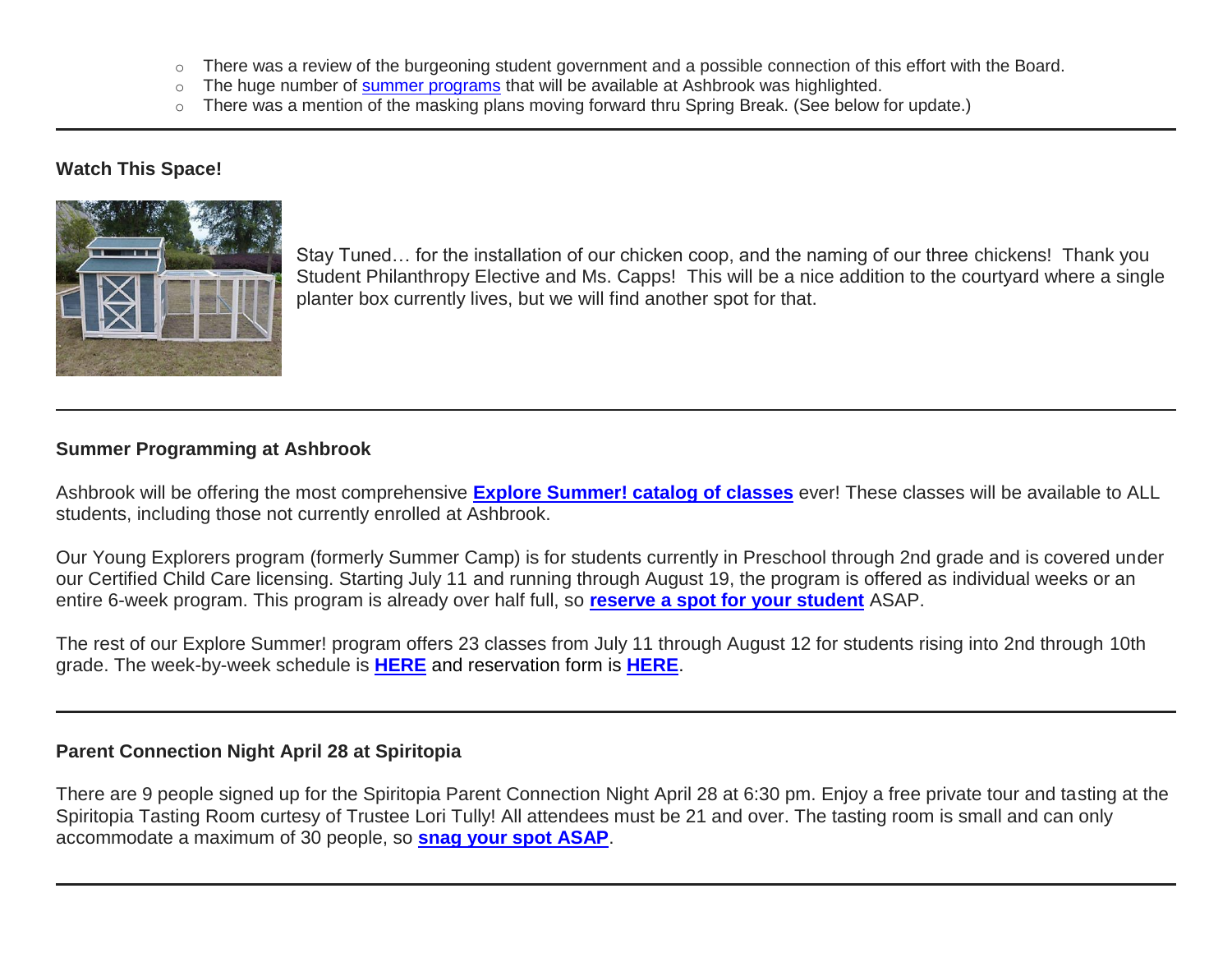# **Save the Date for the Celebrate Ashbrook Fundraising Dinner, May 14**

Explore Extraordinary! at Celebrate Ashbrook, Saturday, May 14. This "cocktail attire" event at the Corvallis Club is a dinner with a special guest of honor speaker--Ashbrook alumnus Sean Hixon! Sean is the **[current featured alumnus on our website](http://link.mystudentsprogress.com/ls/click?upn=5XDbAd9r0ovG7GZusFBG8PaUF78UqItDelTGdwk7Y5YVHPL1lqCP2oHiaZtUu1dlptNe_1PndbFfBoQGSZbxwXHHEexw3B2F0fG-2BUmuXm6a-2BX-2BzspVuiq-2BemV-2Fzy6QV6RfOWdw99-2B7a9JAOhO3H-2B6u5JigKwTXSVDojVfQ-2FTgst9ZM1-2BsAUCUdq5r8ULEL0-2FL3hf4Z-2Fs15G7p04dCHevwVpGJjwZyDxSNRUURYfCG8Z-2Fhfch7gV-2BafO6epEl97bnj2kP8di563hJh5eADyDUG-2FBvnTVuOHC7SunEwUHZCZHWdxJObmSvzKEFXmghsMEc8ioha4iwyY99QdkBGLlqlFs79PGZk1vgdR5hiwNOYzm6pYealQpA9TaTN-2BDCtyxl2jb5po6Cud7os3-2F0kJBZxL1lQuhyuCJCdK62BpfhHVzfg-2BVeOjtMN0Wyc64mK5PZNuhFlXeSh9xfMaLZG1jBTQGpu4K0X9q0JfedNbf6yLG5-2FMDRGvFCoLywgmijg7vLkVBfU)** and he will be speaking about his adventures and explorations to Easter Island, Madagascar, Germany, and beyond. Tickets are \$175 per person, which includes appetizers, a plated dinner, dessert, and 2 drink tickets. Next Friday's Compass will have a link to the reservation form. You will NOT want to miss this gala shindig!

# **The Week of the Young Child**



As a member of the National Association for the Education of Young Children, our Beginning School will be celebrating the Week of the Young Child April 2-8. It celebrates young children from birth through age 8, and it serves to focus public attention on the needs of young children and their families and to recognize the early childhood programs and services that meet those needs.

Each day, the Beginning School will add an extra activity with the following themes:

- Music Monday -- Music Monday is more than singing and dancing, it's a way to encourage children to be active while developing their early literacy skills and having fun with friends and family!
- Tasty Tuesday -- Tasty Tuesday isn't just about eating your favorite snacks together. It's also about cooking together and connecting math with literacy skills and science while introducing ways to incorporate healthy habits into children's lifestyles. Use the tips, resources, and recipes below to get started.
- Work Together Wednesday -- When children build together they experience teamwork and develop their social and early literacy skills. Grab some materials and create!
- Artsy Thursday -- Children develop creativity, social skills, and fine muscles with open-ended art projects that let them make choices, use their imaginations, and create with their hands.
- Family Friday -- Parents and families are children's first teachers. Family Friday focuses on engaging families to support our youngest learners.

Watch the Ashbrook social media next week for pictures of these fun and meaningful activities!

# **Staffing Updates**

Welcome to our new Pre-K Assistant Teacher, Ms. Casey Howard as she joined the Beginning School team this week. The Beginning School enrollment numbers have continued to rise this year leading us to need additional staffing. Here's a little more about her: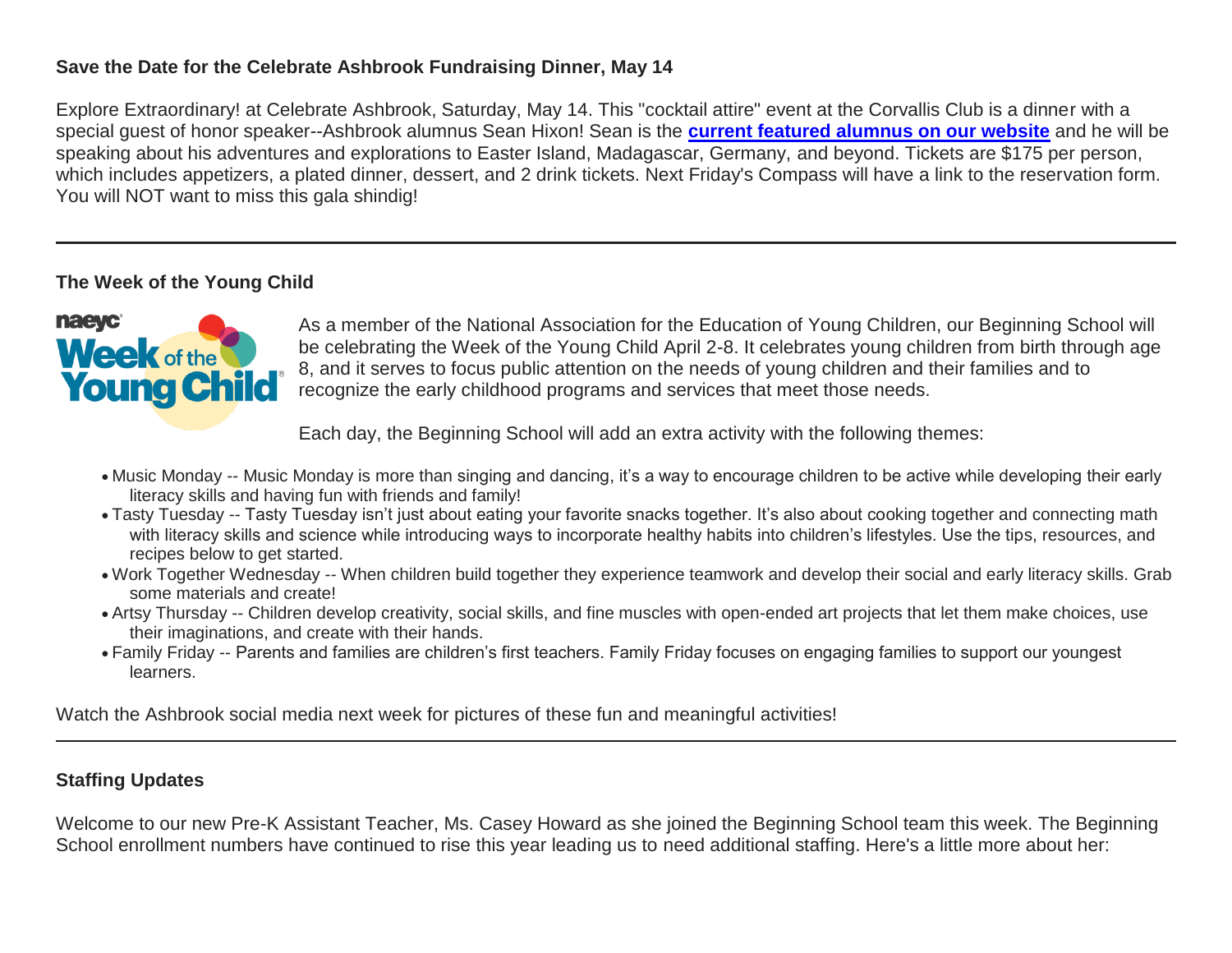Before joining Ashbrook Casey worked for the Corvallis School District with elementary aged children. She started her career in 2013 for the Linn Mar school district located in the state of Iowa. She specialized in working with children who have special needs as well as general education. She has degrees in both education and social sciences and hopes to pursue her master's in education. The mother of two teenage children ages 15 and 14, if she's not running them to band/jazz practice she enjoys reading, exploring the Oregon coast, and cooking.

Also . . .

After 20 years teaching Kindergarten and 4 years as the Lead Pre-K Teacher at Ashbrook, Ms. Vickie Wheatley has decided it is time for her to step back and support the growth of a new Ashbrook lead teacher in the Pre-K classroom starting next fall. Don't worry, Ms. Wheatley isn't going far! She will still be part of the 2022-23 Pre-K classroom, assisting a new lead teacher and getting to do her very favorite things every day...playing with the kids! We are so thankful for Ms. Wheatley's leadership in the Lower School and Beginning School as one of Ashbrook's founding teachers and we are grateful she will continue to support the development of our Beginning School program.

Our current job postings:

- **[Pre-K Lead Teacher](http://link.mystudentsprogress.com/ls/click?upn=flJ18ETPhCbNgmfSZO-2FamzYtOTBVcI9OPqDnIkqnt5Qmq6a4rOASMgt1ALGncL3o-2BSfhJOlVpRRYdjXDDaDjUQ-3D-3Dg1Iy_1PndbFfBoQGSZbxwXHHEexw3B2F0fG-2BUmuXm6a-2BX-2BzspVuiq-2BemV-2Fzy6QV6RfOWdw99-2B7a9JAOhO3H-2B6u5JigAy8ukC6YEuan7szB6YWmsAE2xeYKV8SyW-2Bb3cen3zrVj7XSzNSNhqtoX69PjQ5sLNU4Rm7y3C-2BkSwQ-2BsVebSU3gMlAS4NF0EKeCKqh2UdjHhuAnR1sLrbFSEHFcJ1RQQJSaY-2F036bkou4YECkY-2B2vIRp34qZQvLUcQYma97O3jqwG9QRvxetmbsaqIixILSIpe9CmASS46zn8Ek-2Bs8tToHEKxkUKVyBmJOYDN2SwwMNGL8-2FT1p8J-2FmQhwVvvrCmjWEtv3EYtPfzJ8L-2B0oHV1j3f8-2FuwnBk5M5CeiP0xoZdVq4hwT9xbpGxe3xteHTlSDkUoLF3S7wWziBpq91dY31eTMBk2aeICKQkm3yZhV1yu) (NEW!)**
- **First Grade [Teacher](http://link.mystudentsprogress.com/ls/click?upn=flJ18ETPhCbNgmfSZO-2FamzYtOTBVcI9OPqDnIkqnt5Qmq6a4rOASMgt1ALGncL3otbxa1MDLbNrQl3ChqJI2RQ-3D-3D7sE6_1PndbFfBoQGSZbxwXHHEexw3B2F0fG-2BUmuXm6a-2BX-2BzspVuiq-2BemV-2Fzy6QV6RfOWdw99-2B7a9JAOhO3H-2B6u5JigN3aj9CMH5uOU0SC5EXFLsG1hx9xg4Z0NXZ6iMU-2FfiOcR4-2F8wc7xdFVzoB6e07aEim8s41G71A-2Fl09SaIV1C5HWYtxWTnFFfqADYqIUh8vYn1-2Bm-2FkHHp-2FdB-2BdKbCJci2Dlw2T9Dm6BbuQvB3DT4ZiUj4O2A0sKEC4HQyrIrWatziRKtvnXc4gy4eHbKKcQK6S8DMnSfms-2Fde0Kr3TiqJZLNQvb6lx6Li1FTrw9Vwmqb52vEPRaVB1PH1SOBaJEVj1RF3wfm4tS-2FZYjni9IJ4nZrHWCNJtcHQyZn-2FarGWUgiFyqTSYIoS2G6-2FpMocmPFVLm65pRCx-2BDw-2FGNcng-2FshSfoN8h7ty2i3ak3jRaI1elzD)**
- **[PT Theater](http://link.mystudentsprogress.com/ls/click?upn=flJ18ETPhCbNgmfSZO-2FamzYtOTBVcI9OPqDnIkqnt5Qmq6a4rOASMgt1ALGncL3oz7LQmF5oMWSMYrnzALmVXg-3D-3DYOCW_1PndbFfBoQGSZbxwXHHEexw3B2F0fG-2BUmuXm6a-2BX-2BzspVuiq-2BemV-2Fzy6QV6RfOWdw99-2B7a9JAOhO3H-2B6u5JigJhZvZDwHcBl1NQUullJ5ccBAwS-2FKK06QVBAcOnTfNajAVl2PZfLEcbrra914sFtF34srcHeP9rcOwweizVUkEb9N3ey6hMt5dZE-2BHHiwLbWeBjmmQwXUvzQleIOZqnkJf-2BuedM3MMDMsEUu5yMBy70BpSSgj-2BZGOLbYrz8BaeiZgKaMcMWywtYFTrxeTues2u5mg-2FeATJ7JgzZqr4A06tmBnoCOCKPcPynh1FXtDycRe5pEE83rXRgQZYCmPOMvb5J-2FZ-2BoWm-2BfWfdLvYMwty8ccFtXG8DU2-2Fl0reM8EcGaLBiXBrfHWfxtfs1t-2BRsMNpvS9fwHXmGmEyiYjNB0XnI3xTteaHeQRy7GotHuXyRYE) Arts Specialist**
- **[PT Summer](http://link.mystudentsprogress.com/ls/click?upn=flJ18ETPhCbNgmfSZO-2FamzYtOTBVcI9OPqDnIkqnt5Qmq6a4rOASMgt1ALGncL3oadflgrTWmU2BE-2FAco-2BFRdQ-3D-3DjrDP_1PndbFfBoQGSZbxwXHHEexw3B2F0fG-2BUmuXm6a-2BX-2BzspVuiq-2BemV-2Fzy6QV6RfOWdw99-2B7a9JAOhO3H-2B6u5JigHmgfWO-2FaMaw4S-2BiYVem7VLMVaKuu7wf5xdJPySysSUuUYtUiHvDUXM2Pmxo-2BEWKKcn6jOYO9JBHDEHhd-2FWPX0v1OspaBzFhwZ4K125rIyh3M8T6YceHWzKuy3FdoegvgPDIceUgdBk1LG5RZHsImzOZ4MRnaAM40eVLiw35O6eBhrZ65GnrFmXwrae-2Bvppw8S3fFVR65nUa7w4sBAAoW3yWGdTzwIRwLN0T9Lk8FMEHaq-2BXavCp8UjpxizXHAPSHcYzSC-2FOjfY9MwKAlyk77UMjb-2BZ4N7N5buq2iuyWid4z3anq6agK3YudD-2BhxYYGD-2FWUvNQIAXr1zTIrrN-2FhBss30hEGpsX-2FVn6tk4A0DeYr1) Program Assistant Teacher**
- **[PT Kitchen Assistant](http://link.mystudentsprogress.com/ls/click?upn=flJ18ETPhCbNgmfSZO-2FamzYtOTBVcI9OPqDnIkqnt5Qmq6a4rOASMgt1ALGncL3oOpSIKt7kSMJ72kKajhl-2FZw-3D-3D_aiE_1PndbFfBoQGSZbxwXHHEexw3B2F0fG-2BUmuXm6a-2BX-2BzspVuiq-2BemV-2Fzy6QV6RfOWdw99-2B7a9JAOhO3H-2B6u5JigBQXMzNF2j7bw5qQKxhAUGvAbmFS-2FHPvtg2SfQO-2FvjfCtuHbnwYXDIveFhaYZ0udyGg5EgBGKJRT4vHy1xkQhcLz1dhq-2Fbffl-2Fy0FwodchP2q365jEMAgIf9Y7I26HfPUrMzgriYlz1DKVUUIrMyUBf2VwJJFKuctv1QT-2B6SumXHEuBw05AAzKSsgRST8zf-2BtXdrlgDJlqA-2Bke8M-2BL0qaoTSQ5RqDsXWEro4hIQzz4KhXcEYVqAScXK1cz6QbKq4tc7-2FbJy0bT-2Fo-2BBlrstvyGFMBF4vL-2F3jCL-2F5VN-2Bs6RKA2fj1M-2FqTRYpgcLQTscbL9t-2Fe-2BwpPhXzuVd-2BLFu0b2jp-2BdEG3cJCw2NC2Okg7fQrYQ)** (Parents of current students receive 50% tuition discount.)

# **Don't forget to order your 2021-2022 Yearbooks!**

Go to [ybpay.lifetouch.com](http://link.mystudentsprogress.com/ls/click?upn=n7jYKe39nC4PrVAw2BzaOolgU5XUleaJ61qfvNJxTW3RsoduBkSm-2FnTJYVlYqPt6RvWTU8useHK6X6zlFg-2Ft96TFIX-2BrRcLxuiSxAKc3STU-3DrzyU_1PndbFfBoQGSZbxwXHHEexw3B2F0fG-2BUmuXm6a-2BX-2BzspVuiq-2BemV-2Fzy6QV6RfOWdw99-2B7a9JAOhO3H-2B6u5JigD-2FPqUUIKsWKtkRtuKvLeA4IB4l0V9u8HmnYTxgtl4WY3Fcak-2B-2BtdyOxsOIkVc-2B65ES3Iz7rDqpurw9oijdqF5eyUuvOASuT9UCWbDOR-2FwVT3ET1bPlJXu5ARgrFi5T-2FOXqJjhA-2BCUC0NM-2FgwK7ZEPH1XG69lWIJjdDXiIodZPQKe7UpTOL-2Fvp7Be8bniiEQE76unRdZ8wvV5NphRbCTHNRHzj5fPCCDhCMftgI6OfjxgRvSUW4Bv6wmWA0-2B-2FMeeJ9mldlL-2BYYOX7aG2Fu-2BPGjpeeSu0AjnZ6x5wy5qzySc7nNPxEkAkIhCoXzH2-2FH8B0IBwJR-2BNA6WZCW4qvqZjqMVyjdKGvm-2BRWcfDxgeHTXam) and search by school or use our code: 12883622 to place your order. All orders need to be made by April 8th.

# *Still relevant*

**Explorer's Fund** -- The Explorers Fund drive is still going strong! The Board of Trustees and an anonymous donor pledged \$50,000 in matching funds, and we are close to meeting our full challenge goal! Click **[HERE](http://link.mystudentsprogress.com/ls/click?upn=5XDbAd9r0ovG7GZusFBG8PaUF78UqItDelTGdwk7Y5YuTzHCPAjU3puEFCesf3czmLI6pjYvXrYopLnNSPnw-2Fg-3D-3DG8yv_1PndbFfBoQGSZbxwXHHEexw3B2F0fG-2BUmuXm6a-2BX-2BzspVuiq-2BemV-2Fzy6QV6RfOWdw99-2B7a9JAOhO3H-2B6u5JigAUD6nhAfb0Rv63jls5WP5osu3ZzyLOn51uFUnG-2FPDy4lEup5sbNpiSWqU5xdG23aJZt9oshZvNBVp1SdHPArylIakFxjsPpVZZpTRd3ShZgZGFsDe0LAI9xO7rufVyYUh-2FbFhPslKKGfgjrBV2KCx76BSSmjTGvRcvw3f9mDc8-2FC0NeFd1BO6ZdCX44TUQbqXJnYgrLq0zJOxDbJxxbGClIqnXk5AcOKz5vw0hG1JayDD-2FqfFzPlAQWxaaDYIX2FNOOvgGewPZrHq9-2FEx2gG8CuWBziy7Rm2gs2NcZJqR3lS2IQii-2BfbUEpRd7ia9eWeO-2B0vkuyI4ofoXwiywQyVK6be-2FEOnv5WErV8BsEi-2FqpW)** to be taken directly to the Explorers Fund page where you can donate via a credit card or EFT/ACH. (Tax ID #93-1131186)

**Family Referral Stipend** -- If we end up enrolling a new Explorer family you refer to our school, you will earn a \$100 referral stipend.